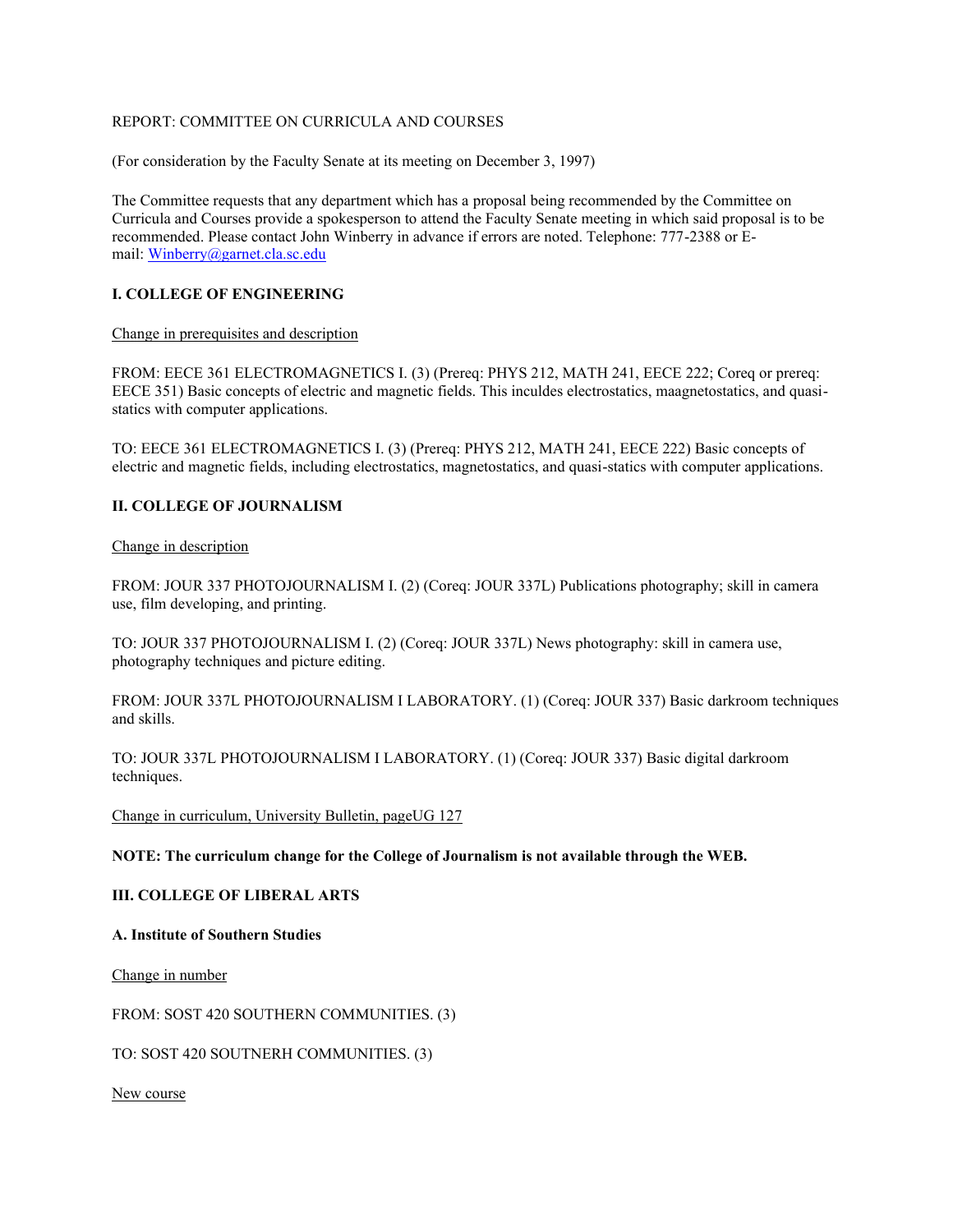SOST 320 SOUTHERN STORIES. (3) Analysis of narratives as a research strategy for cultural studies of the South.

Change in curriculum, University Bulletin, page UG 180

# **NOTE: The curriculum change for the Institute of Southern Studies is not available on the WEB.**

### **B. Department of Art**

New course

MART 590 SPECIAL TOPICS IN MEDIA ARTS . (3) Selected topics in Media Arts. Course content varies and will be announced in the schedule of classes by suffix and title.

# **IV. SCHOOL OF MUSIC**

Change in number, title and prerequisites

FROM: MUSC 119, 120 JAZZ THEORY I & II. (3)

TO: MUSC 319, 320 JAZZ THEORY I, II. (3) (Prereq: MUSC 215 or consent of instructor)

# **V. SCHOOL OF PUBLIC HEALTH**

A. Department of Environmental Health Sciences

New course - Graduate Bulletin only

ENHS 681 OCCUPATIONAL ERGONOMICS I. (3) Introduction to ergonomics: hazard identification and analysis; solution design and implementation; human musculoskeletal characteristics, injuries; effects of work on performance, safety and health. Applications to manufacturing and office environments.

B. Speech-Language Pathology and Audiology

Change in credit

FROM: SPAD 521 INTRODUCTION TO CLINICAL PROCEDURES IN SPEECH PATHOLOGY. (3)

TO: SPAD 521 INTRODUCTION TO CLINICAL PROCEDURES IN SPEECH PATHOLOGY. (1)

V. EXPERIMENTAL COURSE: For the Senate's information only.

# SCHOOL OF MUSIC

# MUED 550X CHILDREN'S CHOIR. (3) Establishing and maintaining an effective Children's Choir

# program.

MAY SESSION COURSES: For the Senate=s information.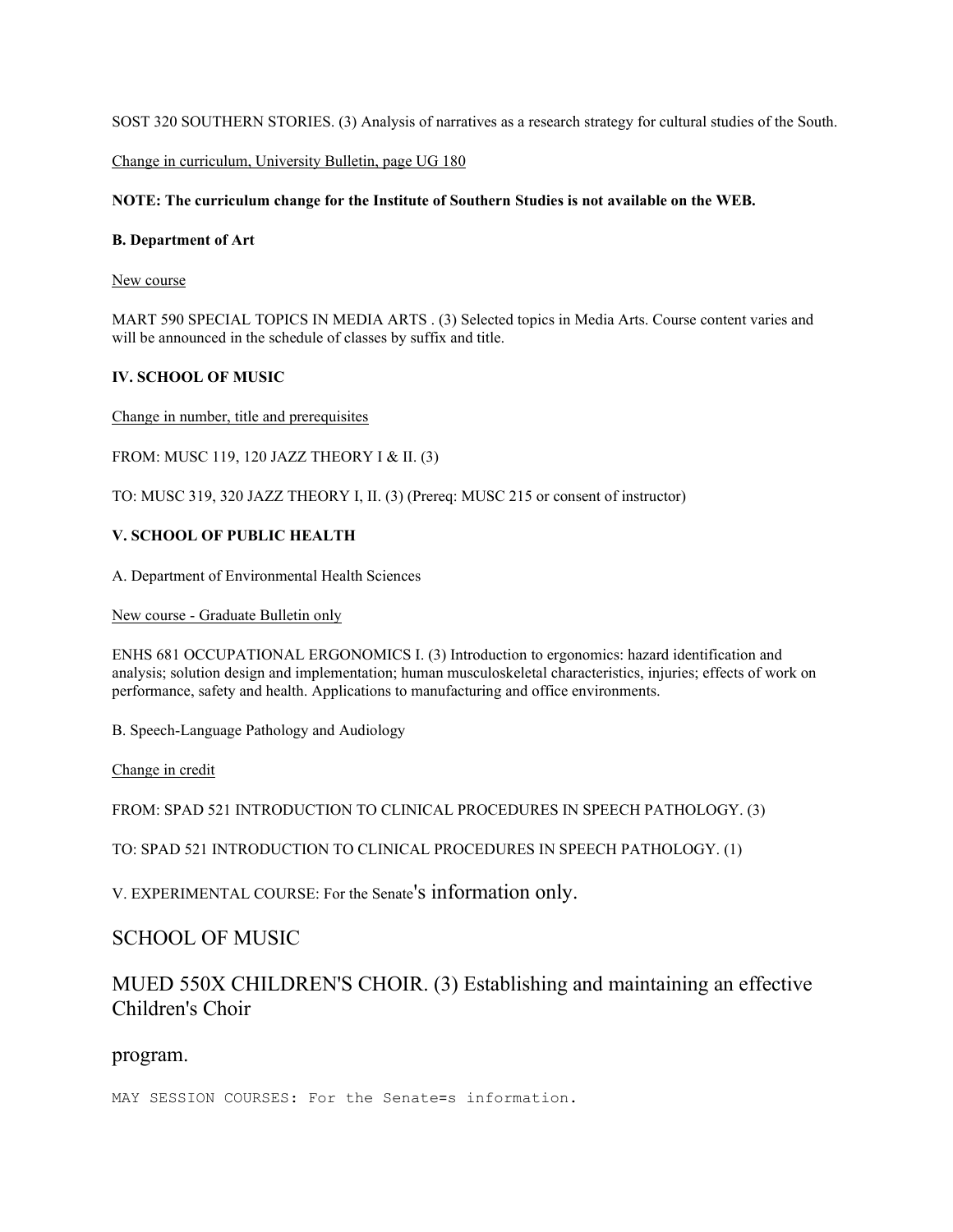#### COLLEGE OF APPLIED PROFESSIONAL SCIENCES

HRTA 285M, CLUB MANAGEMENT OPERATIONS. (3) Unique problems and issues associated

with the management of private clubs.

RETL 363M, TEXTILES FOR RETAILERS. (3) Fibers, fabric structures, and finishes in relation to selection, use, serviceability, and care of apparel fabrics.

RETL 367M, MERCHANDISING. (3) Decision-making and budgets.

SPTA 274M, COMPUTER APPLICATIONS IN SPORTS BUSINESS. (3)

COLLEGE OF BUSINESS ADMINISTRATION

ECON 589M, PUBLIC FINANCE IN SOUTH CAROLINA. (3) A broad perspective on the role of government in the economy with special emphases on government expendi-tures and revenues at the state and local level and state budget issues in South Carolina.

MGSC 493M, QUALITY MANAGEMENT SYSTEMS FOR INTERNATIONAL COMPETITION. (3) Principles of total quality management based on the teachings of Deming and other quality advocates; quality management systems criteria; the Baldridge Award; third party certifications; ISO-9000, ISO-14000 and QS-9000.

COLLEGE OF CRIMINAL JUSTICE

CRJU 591M, WOMEN, GIRLS, AND CRIMINAL JUSTICE. (3) Includes field trips to county and state facilities holding adult and juvenile female offenders and provides opportunities for students to interact with women who work in the field.

COLLEGE OF EDUCATION

EDCE 600M, COMMUNICATION SKILLS IN COUNSELING. (3) Human relations principles

applied to the counseling interview.

EDEC 530M, INTRODUCTION TO EARLY INTERVENTION AND EARLY CHILDHOOD SPECIAL EDUCATION FOR YOUNG CHILDREN WITH DEVELOPMENTAL DELAYS. (3) Theoretical and practical approach to the education of the preschool child with special

needs.

EDTE 621M, MIDDLE LEVEL SCHOOL TODAY. (3) National trends in the middle level school with emphasis on the relationship of early adolescent developmental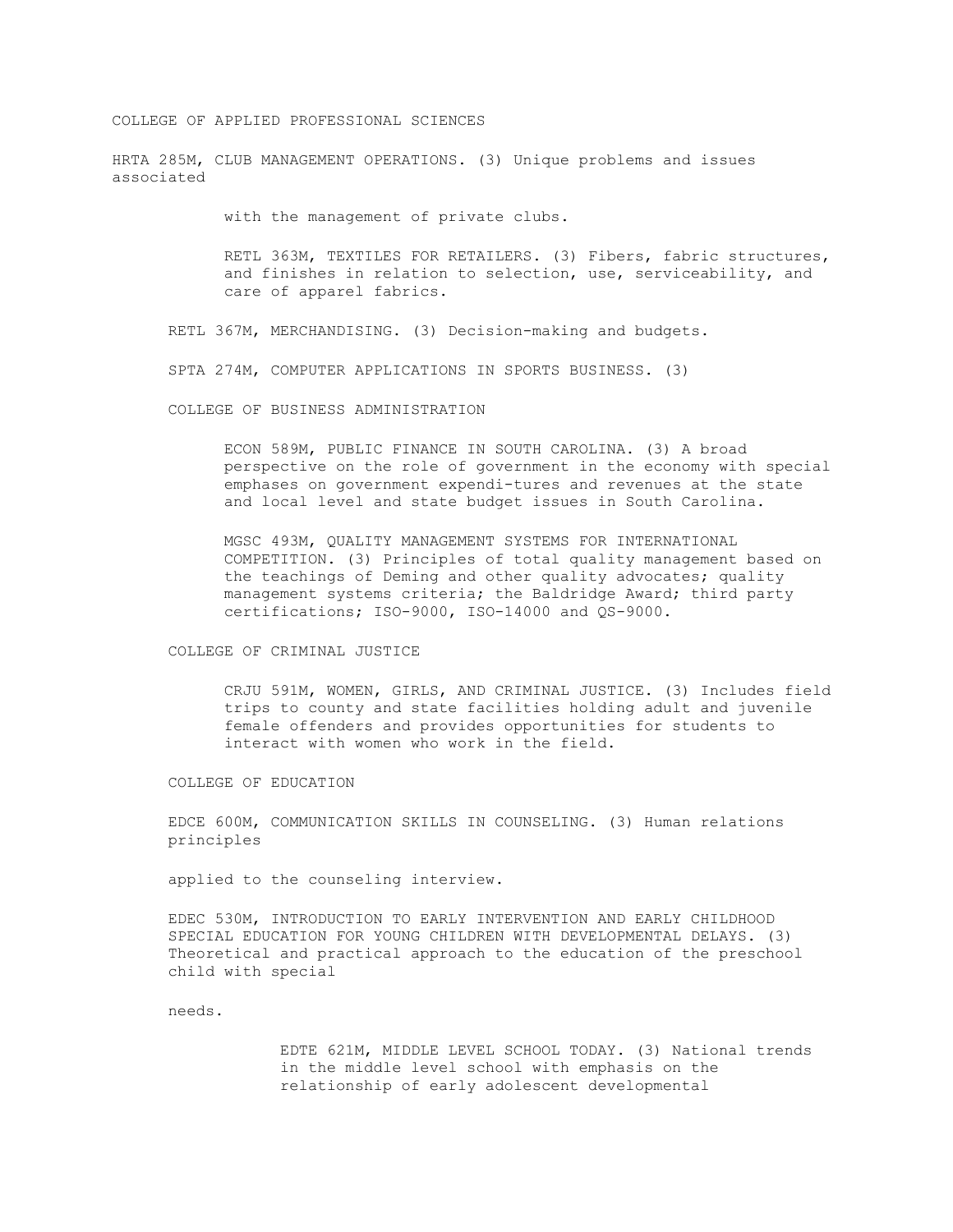characteristics to organization, curriculum, instruction, and teaching.

COLLEGE OF JOURNALISM

JOUR 463M-001, FIELD STUDY IN ADVERTISING: ISSUES AND INSTITUTIONS. (3)

Institutions, people, and issues in advertising. Includes one-week field trip to New York.

JOUR 463M-002, SPORTS BROADCASTING. (3) Writing, marketing, and selling a sports

show. Two field trips.

JOUR 563M-001, DOCUMENTARY PHOTOGRAPHY. (3) Historical traditions of documentary photography in the print media (newspapers, magazines, books); methods and techniques of documentary photography.

JOUR 563M-002, ADVERTISING TO BUSINESS. (3) Business to business advertising: trade shows, associations, direct marketing, sales promotion, and marketing research. Includes trip to Atlanta.

JOUR 563M-003, HISTORY OF AMERICAN ADVERTISING. (3) The impact of advertising on American culture.

COLLEGE OF LIBERAL ARTS

COLA 500M, THE WORLD OF PUBLISHING. (3) Academic publishing: what books are and ought to be published; why authors may have difficulties getting published; the role of publishing in academic institutions; the nature of university presses; relationship between editor and author; technology and publishing.

Department of Art

ARTH 561M, MUSEOLOGY II. (3) Outsider or folk art: hands-on conservation work, documentation, and museum registration.

MART 490M, WEB SITE DEVELOPMENT. (3) Web page conceptualization, creation, maintenance, and Internet placement.

MART 590M, PHOTOGRAPHY IN NEW YORK CITY. (3) (Prereq::: course in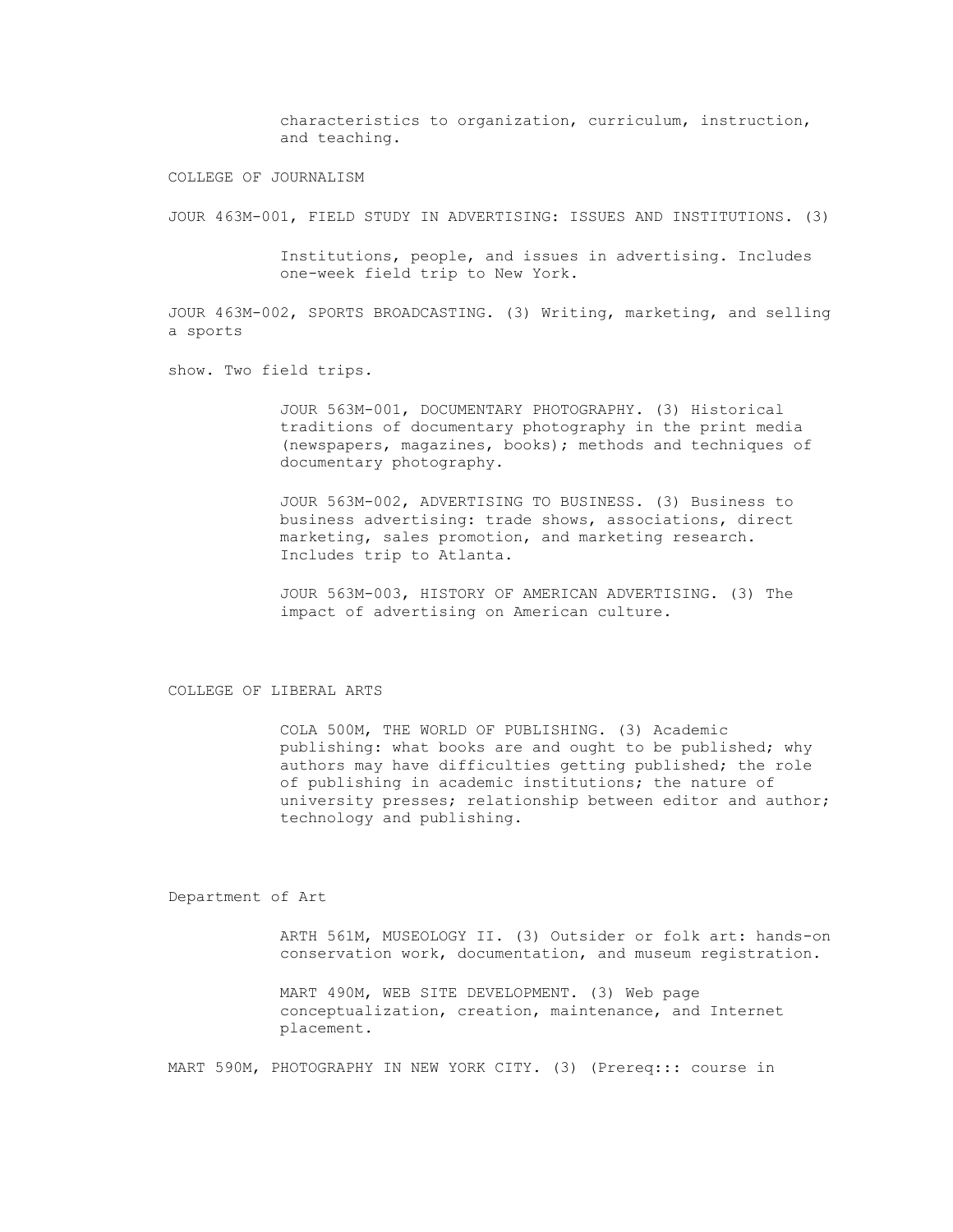black-and-white photography) Examination of various photographers' styles, including the famous "Street," fashion, and ethnographic photographers, and visits to studios, galleries, and museums in preparation for taking documentary photographs around the city.

Department of English

ENGL 438M, THE REGGAE AESTHETIC. (3) The position of reggae as a cultural force of national identity in the writings of Caribbean and other writers. This course combines a study of select Caribbean texts with a broad-ranging study of the history and influence of reggae music as an international aesthetic form through cds, tapes, feature films, and cultural criticism.

ENGL 566M-001, AFRICAN AMERICAN FILM. (3) The depiction of African Americans in mainstream American films such as "Birth of a Nation" and "Imitation of Life" and the development of the African American film tradition beginning with the silent films of Oscar Micheaux and including contemporary independent Black filmmakers such as Julie Dash, Spike Lee, Ayoko Chenzira, and Charles Burnet.

ENGL 566M-002 SCIENCE FICTION LITERATURE AND FILM: THE HERO, THE MONSTER, AND THE OTHER. (3) This course works (quickly) through a series of related works--science fiction texts, the films they inspired, and other Science Fiction texts or films that illuminate the foregoing.

Film Studies Program

FILM 566M SCIENCE FICTION FILMS. (3) An exploration of how science and culture

interact through the medium of film.

Department of Government and International Studies

GINT 501M-001, CAMEROON: POLITICAL AND SOCIAL CHANGE. (3) Students will tour Cameroon, a West African country known for its religious and geographic diversity, for three weeks, having opportunities for firsthand research into Cameroonian politics, society, culture, educational system, public health administration, economic development, language, history and agriculture. The group will meet with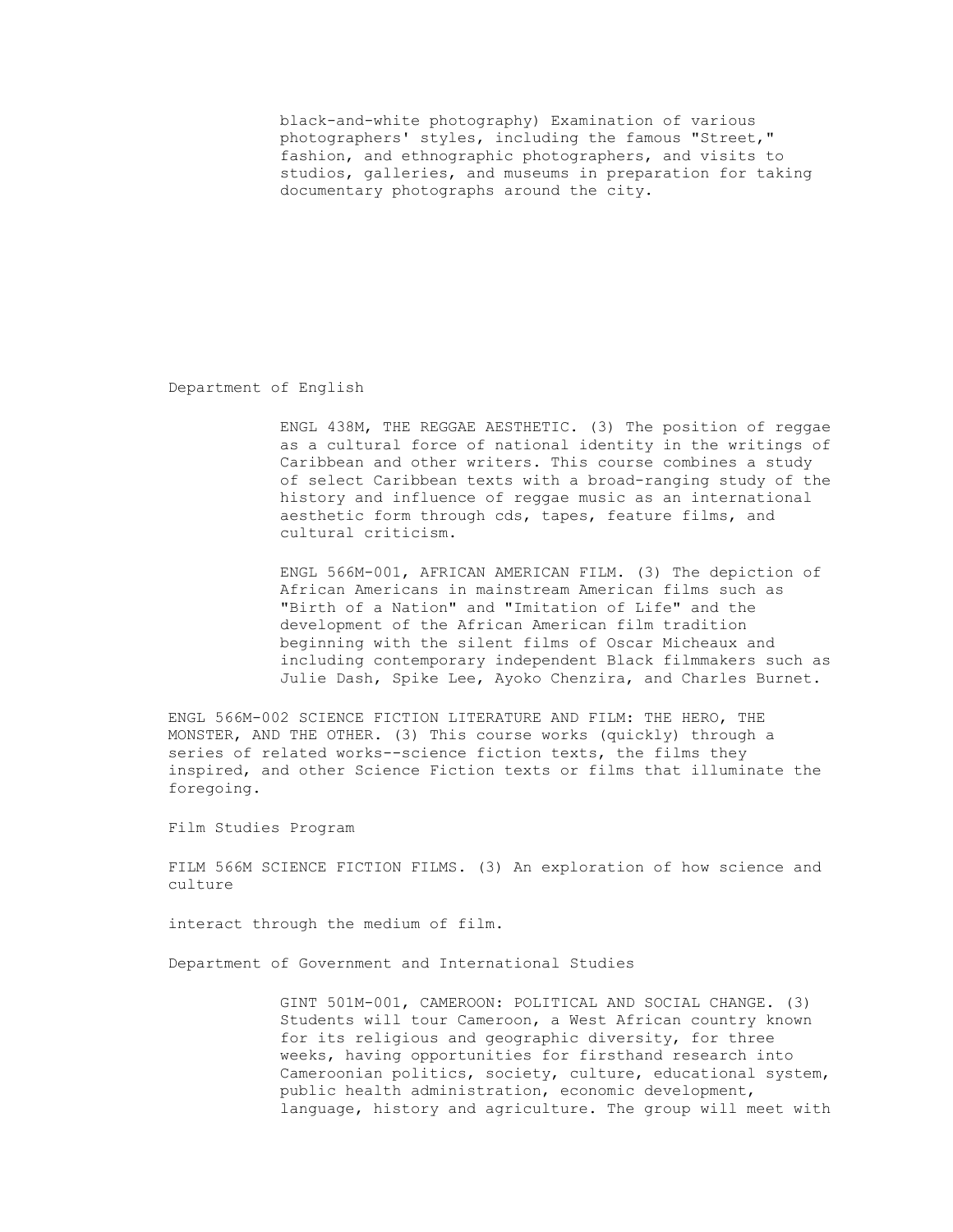Cameroonians ranging from tribal kings to university chancellors to political leaders. Traveling primarily by bus, the class will traverse rugged back-country roads and study the contrasts from rubber and tea plantations in the semi-tropical southern grasslands to the wild game preserves in the semi-arid, rocky, northern hill country. Students will be exposed to the cultural and religious diversity from the mostly Christian south to the Moslem north.

GINT 501M-002, U.S. MULTILATERAL FOREIGN POLICY AND THE FUTURE OF GLOBAL GOVERNANCE. (3) Intensive examination of the nature, content, and conduct of U.S. multilateral policy making. Special emphasis on the role of the United States in the United Nations. Final week involves a study trip to Washington DC.

Department of History

HIST 599M [=LASP 398M] HISPANIC COMMUNITIES IN THE AMERICAN SOUTHEAST: HISTORICAL AND CONTEMPORARY PERSPECTIVES. (3) An historical perspective

on and introduction to Latino culture in the Southeastern United States.

Students will gain a background and understanding of Latino culture

valuable in the increasingly diverse American society. Field trip to

Santa Elena, South Carolina, and St. Augustine, Florida.

May Session Courses:

Latin American Studies Program

LASP 398M [=HIST 599M], HISPANIC COMMUNITIES IN THE AMERICAN SOUTHEAST: HISTORICAL AND CONTEMPORARY PERSPECTIVES. (3) An historical perspective on and introduction to Latino culture in the Southeastern United States. Students will gain a background and understanding of Latino culture valuable in the increasingly diverse American society. Field trip to Santa Elena, South Carolina, and St. Augustine, Florida.

Department of Philosophy

PHIL 329M, SOCIAL AND POLITICAL THOUGHT OF MALCOLM X. (3) The political theory and practice of Malcolm X and his role as an icon. In-depth readings of the work of Malcolm X, supplemented by videos where appropriate.

PHIL 333M, MUSEUM AESTHETICS. (3) Relations between categories and institutions of art/aesthetics, the history and functioning of the museum/gallery, and cultural images of the past (i.e., whose past it is, and whose culture). Besides reading about and discussing the history and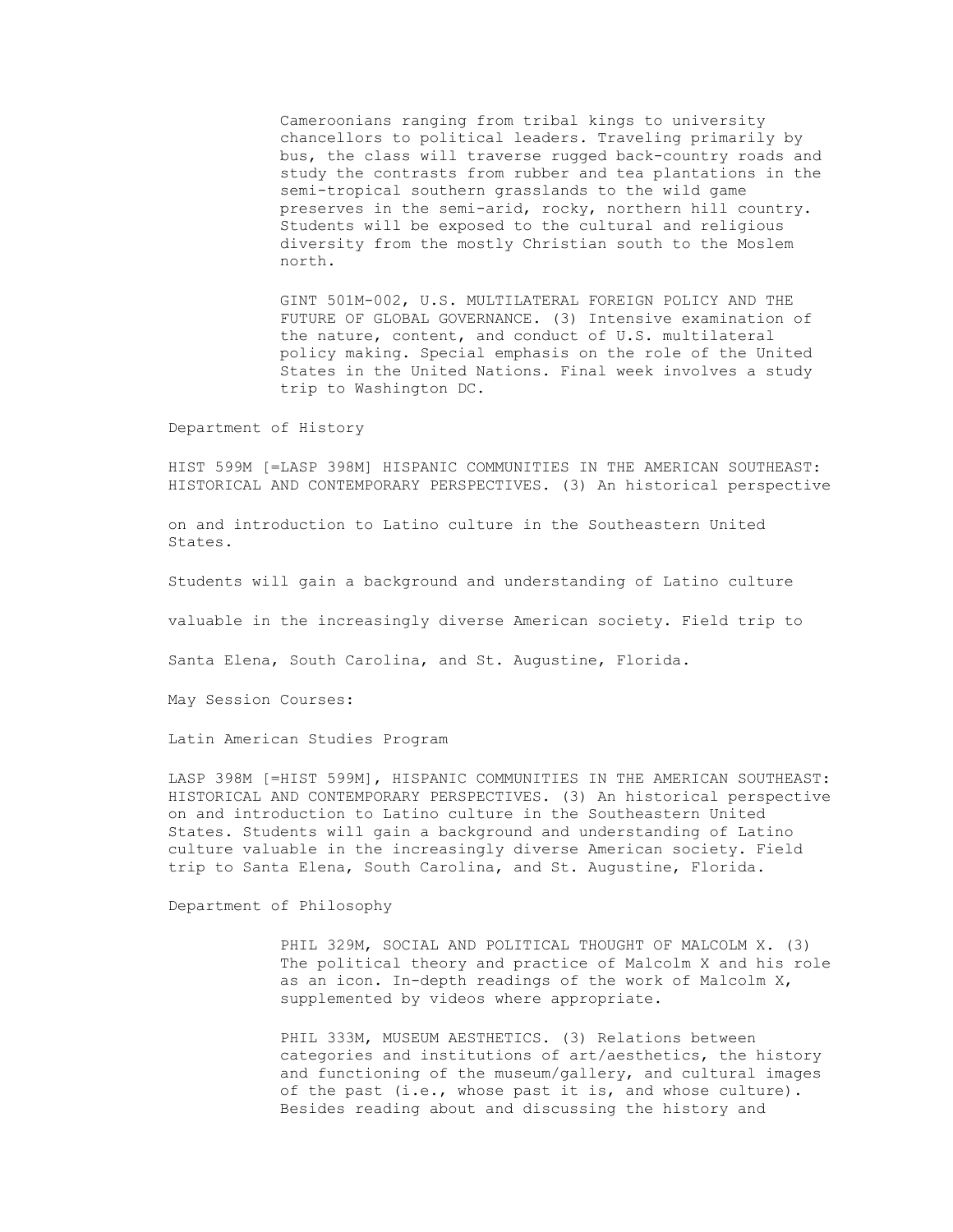function of museums, art, and aesthetics, the class will also visit various museum sites, including a four-day trip to Washington.

PHIL 335M, THEATER IN THE PUBLIC SPHERE. (3) The nature and role of publicly supported art with a focus on theater in Germany. On-site work at Staats-theater in Hanover, Germany.

Department of Psychology

PSYC 589M, PSYCHOLOGY OF THE MIDLIFE WOMAN. (3)

Department of Religious Studies

RELG 357M, BUDDHIST FELICITIES: PARADISE AND UTOPIA IN THERAVADA BUDDHISM. (3)

> One of the three main schools of Buddhism, Theravada Buddhism began in India and became a dominant cultural force in Sri Lanka and Southeast Asia, from where it was carried by Asian immigrants to the United States. The course makes use of secondary studies and also gives students the opportunity to encounter this tradition in a more directly experiential way--by using primary texts, films, and opportunities to visit places where Theravada Buddhism is practiced.

RELG 503M, THE LAND CALLED HOLY. (3) On-site study of the history, culture, and religions of Israel/Palestine to better understand the mystique of this place. Students will spend 16 days in the land and will travel throughout the country visiting places of historical and contemporary significance, including many sites of archaeological excavation. Primary focus will be on the history of the land and its people from the Late Bronze Age to the Middle Ages, the era during which the biblical events unfolded, but attention will be given also to the modern struggles between Arabs and Jews on issues related to the land.

May Session Courses:

Institute of Southern Studies

SOST 410M, THE MILITARY AND SOUTH CAROLINA. (3) The rich military heritage of South Carolina, from the Revolutionary War through the gender integration of the Citadel. Field trips required.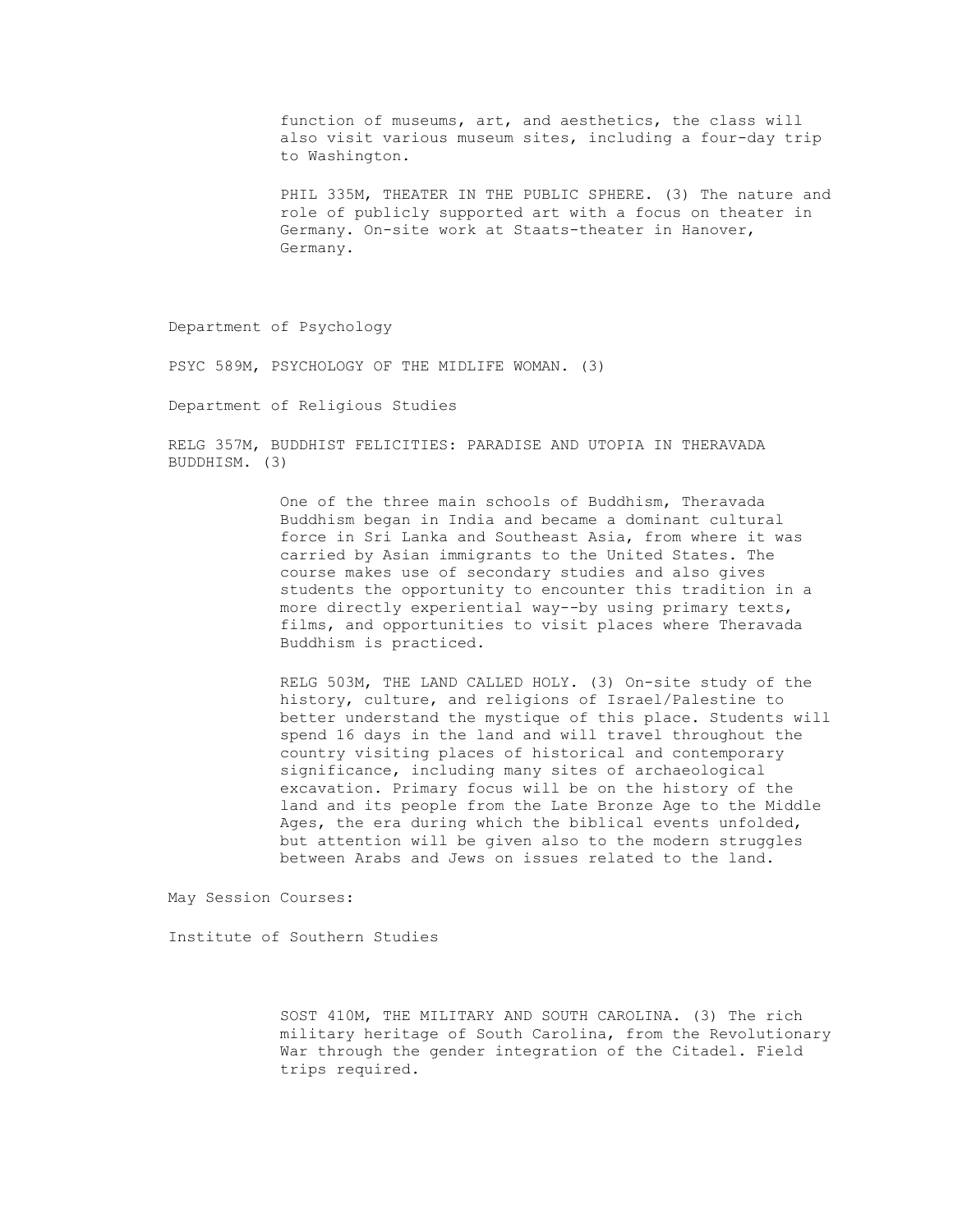#### Department of Spanish, Italian, and Portuguese

SPAN 225M, SPAIN'S AFRICAN EXPERIENCE: EQUATORIAL GUINEA. (3) Overview of Hispanic influence in the West African country of Equatorial Guinea: geography, history, political/economic development, languages, literature, and links with the Americas. Taught in English.

#### SCHOOL OF MUSIC

MUSC 114M, BASIC SKILLS FOR UNDERSTANDING AND WRITING MUSIC. (3) An introduction to music for non-majors with emphasis on listening, writing, and analysis. Concepts of rhythm, melody, harmony, form, and expression.

MUSC 586M, THE ARTICULATE BODY. (3) The principles of the Alexander Technique: re-educating postural habits and muscular tensions for greater ease and flexibiity in performance, practice, and daily use.

#### SCHOOL OF PUBLIC HEALTH

HADM 500M, INTRODUCTION TO HEALTH ADMINISTRATION MANAGEMENT. (3) An introductory overview of health services management. Through the use of didactic presentations, guest speakers, and field trips, students will learn of the different health care delivery systems, management techniques, and the roles and functions of health care organizations.

COLLEGE OF SCIENCE AND MATHEMATICS

Department of Mathematics

MATH 500M, HISTORY OF MATHEMATICS AND MATHEMATICAL IDEAS. (3) The life and work of famous and colorful figures in the history of mathematics, from earliest times to this century, including a presentation accessible to any student, independent of mathematical background, of the implications of Einstein's special and general theories of relativity, black holes, and the big bang theory of the universe.